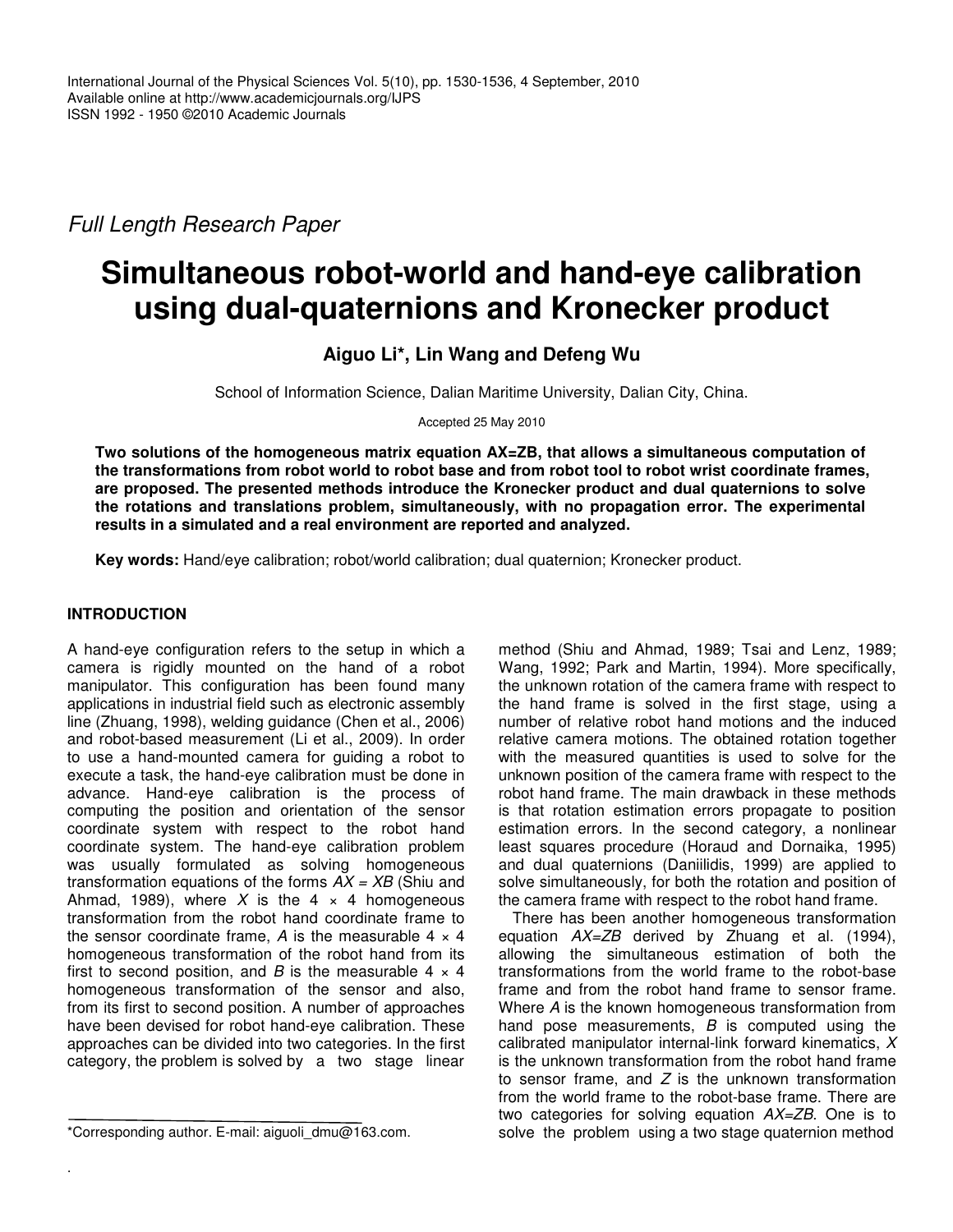(Zhuang et al., 1994). The unknown rotations associated with *X* and *Z* are firstly determined and then the translations associated with *X* and *Z* are found using the obtained rotations. Consequently, there has been propagation error in quaternion method. Additionally, the quaternion method requires the rotational angle associated with matrix *A* not to equal 180 degrees. The other method is to apply nonlinear minimization to compute both the rotations and positions associated X and Z, simultaneously (Dornaika, 1998).

This paper concentrates on solving *AX=ZB* and to describes two solutions to *X* and *Z*. Our robot is used for noncontact freedom surface measurement, which is a reaching movement. Although our methods do not belong to nonlinear minimization technology, they solve for two rotations and two translations, simultaneously and the propagation errors are eliminated maturely. The remainder of the paper is organized as follows: the two methods using dual-quaternion and Kronecker product to solve the equation *AX=ZB* are firstly stated. Next, simulation results of a MOTOMAN robot are presented to demonstrate the capabilities of the calibration technique. Finally, some conclusions are given.

#### **SOLUTION TO** *AX=ZB* **USING DUAL QUATERNIONS**

#### **Dual quaternions and line transformations**

This section outlines briefly the dual quaternions. First quaternions are explained, followed by a short description of dual numbers. Finally, the dual quaternions and their relevant properties are introduced.

#### *Quaternions*

It was Introduced by Hamilton, quaternions are an extension of the complex numbers to  $R^4$ . One definition of quaternions is as pairs  $(q_0, \vec{q})$  , where  $q_0$   $\in$ R is called scalar part and  $\vec{q}$   $\in$ R $^3$  is called vector part. The following operations exist:

$$
\mathbf{a} + \mathbf{b} = (a_0 + b_0) + (\vec{a} + \vec{b})
$$
 (1)

$$
\lambda \mathbf{a} = \lambda a_0 + \lambda \vec{a} \tag{2}
$$

$$
\mathbf{a} \cdot \mathbf{b} = (a_0 b_0 - \vec{a}^T \vec{b}) + (a_0 \vec{b} + b_0 \vec{a} + \vec{a} \times \vec{b})
$$
 (3)

The norm of a quaternion is defined as  $\|\mathbf{a}\| = \mathbf{a}\overline{\mathbf{a}}$ , where  $\overline{\mathbf{a}}$  is the conjugate quaternion  $( a_0 , = \vec{a} )$  $\rightarrow$  $-\vec{a}$ ). A unit quaternion is a quaternion of norm one. For every rotation in  $R^3$  about an axis  $\vec{n}$  $\vec{n}$  ( $\|\vec{n}\|$ =1) with an angle  $\theta$ , a corresponding unit quaternion ) 2 ,sin 2  $(\cos \frac{\theta}{2}, \sin \frac{\theta}{2} \vec{n})$  $\theta$   $\theta$  - $\mathbf{q} = (\cos \frac{\mathbf{v}}{\mathbf{z}}, \sin \frac{\mathbf{v}}{\mathbf{z}} \vec{n})$  exists that maps a vector  $\vec{x} \in \mathbb{R}^3$  $\rightarrow$ to the

vector  $\mathbf{q}(0,\vec{x})\overline{\mathbf{q}}$  $\rightarrow$ .

#### *Dual numbers*

A dual number is defined as:

 $\hat{a} = a + \varepsilon a'$  With  $\varepsilon \neq 0$  and  $\varepsilon^2 = 0$ 

where  $a$  is called real part and  $a'$  is called dual part. The following operations exist:

$$
\hat{a} + \hat{b} = (a+b) + \varepsilon (a'+b')
$$
\n(4)

$$
\hat{a} \cdot \hat{b} = ab + \mathcal{E}(ab' + a'b)
$$
\n<sup>(5)</sup>

#### **Dual quaternions**

Dual-quaternions are defined as  $\hat{q} = (\hat{s}, \hat{\vec{q}})$  $= (\hat{s}, \vec{q}\,)$  , where  $\hat{s}$  is a dual number and  $\hat{\vec{q}}$ is a dual vector. The operations have the definitions:

 $\hat{z}$   $\hat{z}$ 

$$
\hat{a} + \hat{b} = (\hat{a}_0 + \hat{b}_0) + (\hat{\vec{a}} + \hat{\vec{b}})
$$
 (6)

$$
\lambda \hat{a} = \lambda \hat{a}_0 + \lambda \hat{\vec{a}} \tag{7}
$$

$$
\hat{a}\hat{b} = (\hat{a}_0\hat{b}_0 - \hat{\vec{a}}^{\mathrm{T}}\hat{\vec{b}}) + (\hat{a}_0\hat{\vec{b}} + b_0\hat{\vec{a}} + \hat{\vec{a}} \times \hat{\vec{b}})
$$
(8)

The norm of a dual quaternion is defined as  $\|\widehat{q}\|$   $=$   $\hat{q}\hat{q}$  $\widehat{q}\Vert = \hat{q}\overline{\hat{q}}$  , and is a dual number with a positive real part. If the norm is equal to one; the dual-quaternion is named as a unit dual-quaternion.

#### *Line transformations with unit dual-quaternions*

A line in space with direction *l* through a point  $\vec{p}$ n  $\vec{l}$  through a point  $\vec{p}$  can be represented with the six-tuple (*l* , *m*)  $\overline{a}$ , where *m*  $\vec{n}$  is called the line moment and is equal to  $\vec{p} \times \vec{l}$  $\frac{10}{7}$  $\times l$  . The line moment is normal to the plane through the line and the origin, with magnitude equal to the<br>" distance from the line to the origin. The constraints  $||l|| = 1$  and  $\vec{l}$ <sup>T</sup> $\vec{m}$  = 0  $\vec{r}$  T  $\rightarrow$ guarantee that the degrees of freedom of an arbitrary line in space are four.

 $\overline{a}$ 

**Problem:** A line given by its dual quaternion  $\hat{l}_a = l_a + \varepsilon m_a$  $\overline{\phantom{a}}$  $\hat{l}_a = \vec{l}_a + \varepsilon m_a$  is transformed with  $(R,\vec{t}\,)$  into a line  $\hat{l}_{\scriptscriptstyle b}$  =  $\vec{l}_{\scriptscriptstyle b}$  +  $\varepsilon m_{\scriptscriptstyle a}$  $\ddot{\phantom{0}}$  $\hat{l}_{\mu} = \vec{l}_{\mu} + \varepsilon m_{\mu}$ . Show that a unit dual quaternion exists such that  $\hat l_b^{}=\hat q\hat l_a^{}\bar{\hat q}^{}$  , where  $\hat{q} = q + \varepsilon q'$ , *q* is a unit quaternion associated to *R* and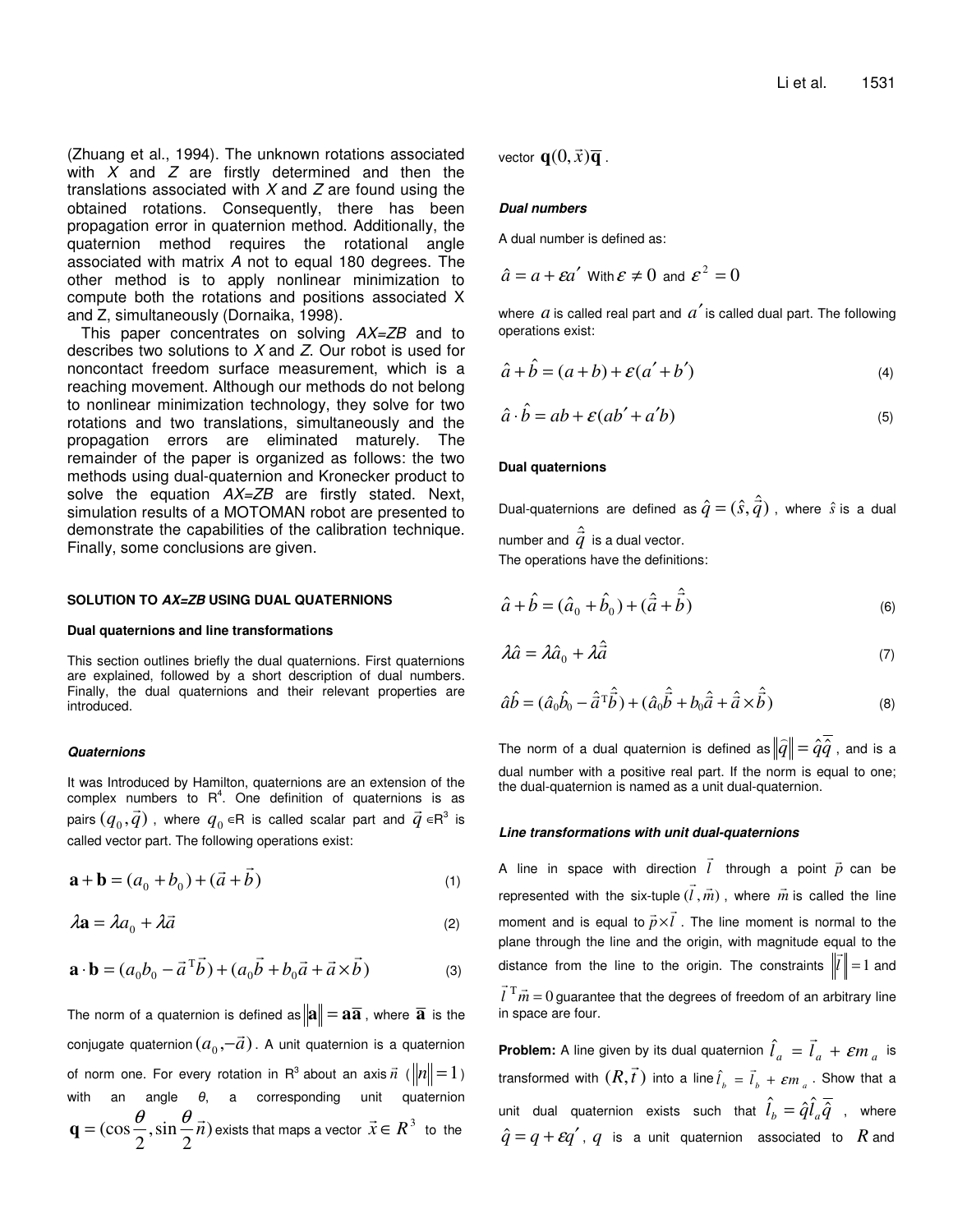$q' = \frac{1}{2}tq$ 2  $\vec{r} = \frac{1}{2} t q$ ,  $t = \begin{bmatrix} 0 & \vec{t} \end{bmatrix}^T$  $\overline{\phantom{a}}$  $\begin{bmatrix} 0 & \vec{t} \end{bmatrix}^{\prime}$  . Applying a rotation  $R$  and a translation  $\vec{t}$  to a line  $(\vec{l}_b, \vec{m}_b)$  $\overline{\phantom{a}}$  $\overline{z}$   $\overline{z}$ lation  $t$  to a line  $(l_b,m_b)$  , we obtain the transformed<br> $\rightarrow$  $\lim_{a} (l_a, \vec{m}_a)$  $\rightarrow$ :

$$
\vec{l}_a = \mathbf{R}\vec{l}_b
$$
\n
$$
\vec{m}_a = \vec{p}_a \times \vec{l}_a = (R \vec{p}_b + \vec{t}) \times (R \vec{l}_b)
$$
\n
$$
= R(\vec{p}_b \times \vec{l}_b) + \vec{t} \times R \vec{l}_b
$$
\n
$$
= R \vec{m}_b + \vec{t} \times R \vec{l}_b
$$

The cross-product is tackled with the identity:

$$
(0,\vec{t}\times\vec{q})=\frac{1}{2}(\mathbf{q}\bar{\mathbf{t}}+\mathbf{q}\mathbf{t})
$$

where t is the translation quaternion  $(0,\vec{t}\,)$ , and q is the rotation quaternion. Using the identity, we obtain:

 $\overline{a}$ 

$$
\vec{l}_a = q\vec{l}_b \overline{q}
$$
\n
$$
\vec{m}_a = q \vec{m}_b \overline{q} + \frac{1}{2} (q l_b \overline{q} \vec{t} + t q l_b \overline{q})
$$
\nWe define a new quaternion  $q' = \frac{1}{2} qt$  and a dual quaternion.

#### **Derivation of** *X* **and** *Z*

Let  $\, \hat{q}_{{}_A}, \hat{q}_{{}_X}, \hat{q}_{{}_Z}, \hat{q}_{{}_B} \,$  be the unit dual-quaternions associated with A, X, Z, and B, respectively. Equation AX=ZB can be rewritten as:

$$
\hat{q}_A \hat{q}_X = \hat{q}_Z \hat{q}_B \tag{9}
$$

Using  $\hat{q}_A = a + \varepsilon a'$  ,  $\hat{q}_B = b + \varepsilon b'$  ,  $\hat{q}_X = x + \varepsilon x'$  in (9):

$$
ax = zb
$$
  
\n
$$
a'x + ax' = zb' + z'b
$$
\n(10)

Describing Equation (10) in matrix equation form, we have:

$$
\tilde{a}x - bz = 0
$$
  
\n
$$
\tilde{a}'x + \tilde{a}x' - b'z - bz' = 0
$$
\n(11)

Where

where  
\n
$$
\widetilde{a} = \begin{bmatrix} a_0 & -\vec{a}^T \\ \vec{a} & a_0 \vec{I} + \Omega(\vec{a}) \end{bmatrix} \; \not{b} = \begin{bmatrix} b_0 & -\vec{b}^T \\ \vec{b} & b_0 \vec{I} \cdot \Omega(\vec{b}) \end{bmatrix}
$$

and for vector  $v=[v_1,v_2,v_3]^T$ , its anti-symmetric matrix:

$$
\Omega(v) = \begin{bmatrix} 0 & -v_3 & v_2 \\ v_3 & 0 & -v_1 \\ -v_2 & v_1 & 0 \end{bmatrix}
$$

Furthermore:

$$
\begin{bmatrix} \tilde{a} & 0_{4\times 4} & \tilde{b} & 0_{4\times 4} \\ \tilde{a}' & \tilde{a} & \tilde{b}' & \tilde{b} \end{bmatrix} \begin{bmatrix} x \\ x' \\ z \\ z' \end{bmatrix} = 0 \tag{12}
$$

Supposed there have been  $n(n \ge 3)$  pose measurements  $s_i = \begin{vmatrix} \tilde{a}_i & 0_{4\times4} & b_i & 0_{4\times4} \ \tilde{a}_i & \tilde{a}_i & \tilde{a}_i & \tilde{a}_i \end{vmatrix}$ *i i*  $u_i$   $u_i$   $u_i$  $\tilde{a}_{i}$   $0_{4\times4}$   $b_{i}$ *s*  $\tilde{a}'_i$   $\tilde{a}_i$  **b** *b b*  $\begin{bmatrix}\tilde{a}_i & 0_{_{4\times4}} & b_i & 0_{_{4\times4}}\end{bmatrix}$  $=\begin{bmatrix} \ddots & \ddots & \ddots & \ddots \\ \tilde{a}'_i & \tilde{a}_i & \tilde{b}'_i & \tilde{b}_i \end{bmatrix}$  $\tilde{a}$ ž<br>.  $\tilde{a}'$   $\tilde{a}$  $\approx$ i  $\approx$ , an 8n × 16 matrix

 $T = \left[ {{s_1},{s_2} \cdots ,{s_n}} \right]^T$  is constructed. Let  $T = U\sum {V^{\rm{T}}}$  to be singular value decomposition. The diagonal entries of  $\Sigma$  are necessarily equal to the singular values of *T*. The columns of *U* and *V* are, respectively, left- and right-singular vectors for the corresponding singular values.

Suppose two column vectors responding to zero singular value are  $v_1$  and  $v_2$  in right-singular vectors matrix:

Let 
$$
v_1^T = [\alpha_1^T, \beta_1^T, \omega_1^T, \mu_1^T]^T \text{ and}
$$

$$
v_2^T = [\alpha_2^T, \beta_2^T, \omega_2^T, \mu_2^T]^T, \text{ the solutions of equation}
$$

$$
[s_1, s_2, \dots, s_n]^T [x \ x' \ z \ z']^T = 0 \text{ are:}
$$

$$
x = \lambda_1 \alpha_1 + \lambda_2 \alpha_2 \tag{13a}
$$

$$
x' = \lambda_1 \beta_1 + \lambda_2 \beta_2 \tag{13b}
$$

$$
z = \lambda_1 \omega_1 + \lambda_2 \omega_2 \tag{13c}
$$

$$
z' = \lambda_1 \mu_1 + \lambda_2 \mu_2 \tag{13d}
$$

Since  $\hat{q}_x$  and  $\hat{q}_z$  are unit dual-quaternions, vectors  $^x$  ,  $^{x'}$   $z$  and *z*′ also satisfies the following constraints:

$$
\lambda_1^2 \alpha_1^{\mathrm{T}} \alpha_1 + \lambda_2^2 \alpha_2^{\mathrm{T}} \alpha_2 + 2\lambda_1 \lambda_2 \alpha_1^{\mathrm{T}} \alpha_2 = 1 \tag{14a}
$$

$$
\lambda_1^2 \alpha_1^T \beta_1 + \lambda_2^2 \alpha_2^T \beta_2 + \lambda_1 \lambda_2 (\alpha_1^T \beta_2 + \alpha_2^T \beta_1) = 1 \quad (14b)
$$

$$
\lambda_1^2 \omega_1^{\mathrm{T}} \omega_1 + \lambda_2^2 \omega_2^{\mathrm{T}} \omega_2 + 2 \lambda_1 \lambda_2 \omega_1^{\mathrm{T}} \omega_2 = 1 \tag{14c}
$$

$$
\lambda_1^2 \omega_1^T \mu_1 + \lambda_2^2 \omega_2^T \mu_2 + \lambda_1 \lambda_2 (\omega_1^T \mu_2 + \omega_2^T \mu_1) = 0 \tag{14d}
$$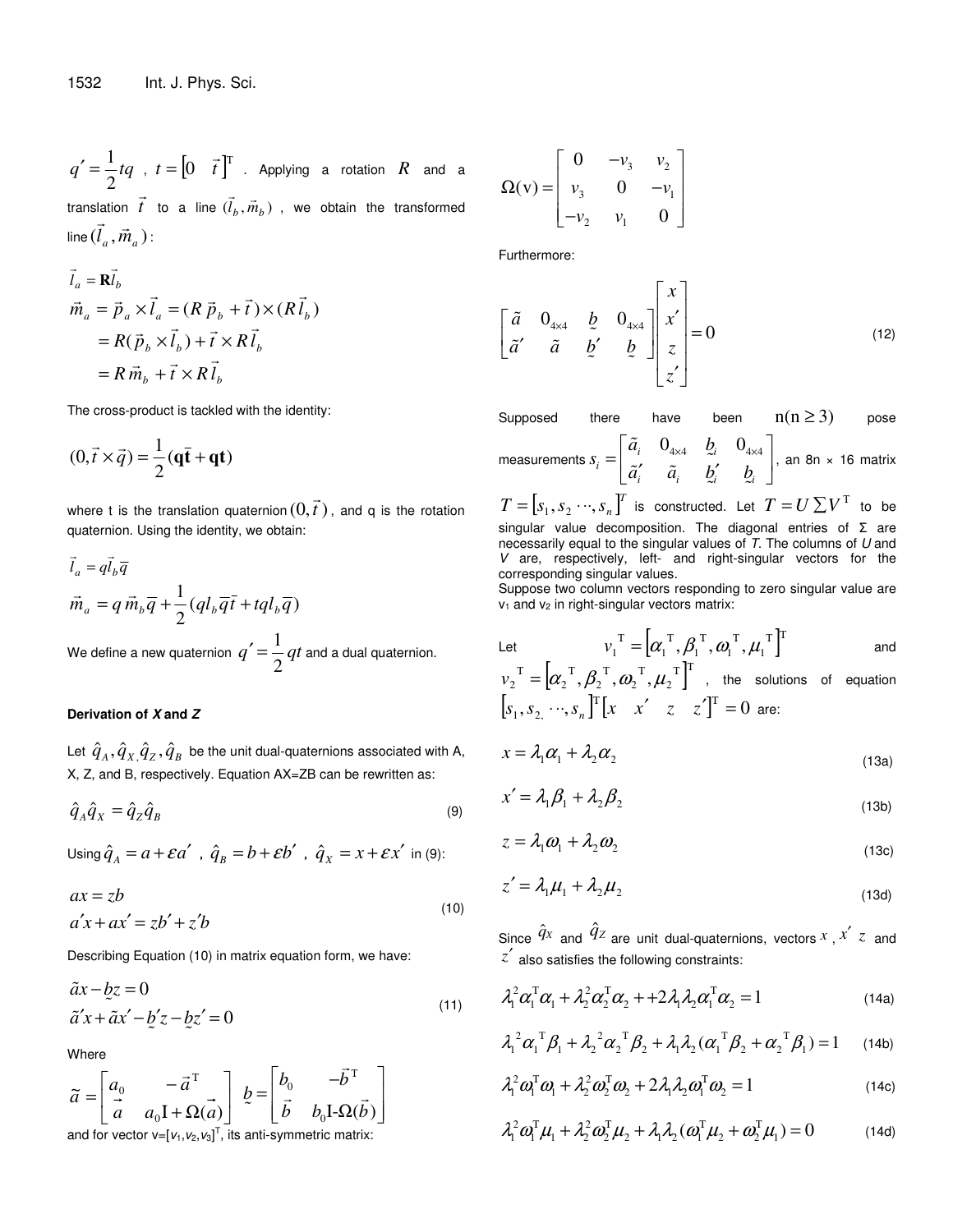The procedure for solving *X* and *Z* is thus summarized.

## *Step 1*

Construct matrix *T* using  $(a_i, a_i^{'})$  and  $(b_i, b_i^{'})$  , which are found from  $A_i$  and  $B_i$ , i =1...n.

#### *Step 2*

Employ singular value decomposition on matrix *T* and determine two column vectors responding to zero singular value to be  $v_1^{\dagger}$  and  $v_2$  in right-singular vectors matrix.

#### *Step 3*

Compute  $\lambda_1$  and  $\lambda_2$  using Equation (14a) - (14d) and calculate  $x$ ,  $x'$ ,  $z$  and  $z'$  using Equation (13a) - (13d).

#### *Step 4*

Recover rotational matrixes  $R_{_X}$  and  $R_{_Z}$  and translational vectors  $t_x$  and  $t_z$ .

#### **SOLUTION TO** *AX=ZB* **USING KRONECKER PRODUCT**

## **Definition 1**

The stack operator maps an *n* by *m* matrix into an *nm* by 1 vector. The stack of the *n* by *m* matrix A, denoted as *vec*(A), is the vector formed by stacking the columns of A into an *nm* by 1 vector:

$$
vec(A) = [a_{11}, a_{12}, \cdots, a_{1n}, \cdots, a_{nn}]^{T}
$$

## **Definition 2**

The Kronecker product is a binary matrix operator that maps two arbitrarily dimensioned matrices into a larger matrix with special block structure. Given the *n* by *m* matrix A and the *p* by *q* matrix B, their Kronecker product, denoted as  $A \otimes B$ , is the *np* by mq matrix with the block structure:

$$
A \otimes B = [a_{ij} B] = \begin{pmatrix} a_{11} B & \cdots & a_{1n} B \\ \vdots & \ddots & \vdots \\ a_{m1} B & \cdots & a_{mn} B \end{pmatrix}
$$

Extend the equation *AX=ZB*, we have:

$$
R_A R_X = R_B R_Z \tag{15}
$$

$$
R_A t_X + t_A = R_Z t_B + t_Z
$$
\n<sup>(16)</sup>

Using stack operator in Equation (15) and (16), it gives:

$$
\begin{bmatrix} R_A \otimes I_3 & -I_3 \otimes R_B^{\mathrm{T}} \end{bmatrix} \begin{bmatrix} \text{vec}(R_X) \\ \text{vec}(R_Z) \end{bmatrix} = 0 \tag{17}
$$

$$
\begin{bmatrix} I_3 \otimes t_B^{\mathrm{T}} & -R_A & I_3 \end{bmatrix} \begin{bmatrix} vec(R_X) \\ t_X \\ t_Z \end{bmatrix} = t_A \tag{18}
$$

where  $I_3$  is a 3 by 3 identity matrix, let  $\textit{vec}(R_\chi^-) = x$  and  $\textit{vec}(R_\chi^-) = z$  , Equation (15) and (16) are simplified as:

$$
\begin{bmatrix} R_A \otimes I_3 & -I_3 \otimes R_B^{\mathrm{T}} & 0 & 0 \ 0 & I_3 \otimes t_B^{\mathrm{T}} & -R_A & I_3 \end{bmatrix} \begin{bmatrix} x \\ z \\ t_x \\ t_z \end{bmatrix} = \begin{bmatrix} 0 \\ t_A \end{bmatrix}
$$
(19)

The solutions to  $x$ ,  $z$ ,  $t_x$  and  $t_z$  can be determined by least square technique. The rotation part *R*x and *R*z constructed by *x* and *z* may not be an orthogonal matrix due to noise, and a Rodrigues' rotation formula can be utilized to make *R***x** and *R*z orthogonal.

## **SIMULATION AND EXPERIMENTAL RESULTS**

## **Simulation results**

We study the estimation errors of the hand-eye transformation and the robot-to-world transformation against number of pose measurements for "X" number of poses.

The proposed algorithms are tested by numerical simulation. Various samples of *X*, *Z* and *A*<sup>i</sup> are generated from, in which *B*<sup>i</sup> can be computed. The following procedures demonstrate the numerical simulation:

1) Nominal values for the parameters of both the handeye transformation *X* and the robot-to-world transformation *Z* are provided.

2) Also, *n* matrices *A*1; …, *A<sup>n</sup>* are provided, from which *n* hand positions that can be computed with  $B_i = Z^1 A_i X$  are also provided.

3) Uniform distribution noise is added to both camera and robot positions, the homogeneous transformations, *X* and *Z*, are estimated in the presence of this noise using the two methods described in this paper and the quaternion method proposed by Zhuang.

4) We study the estimation errors of the hand-eye transformation and the robot-to-world transformation against number of pose measurements.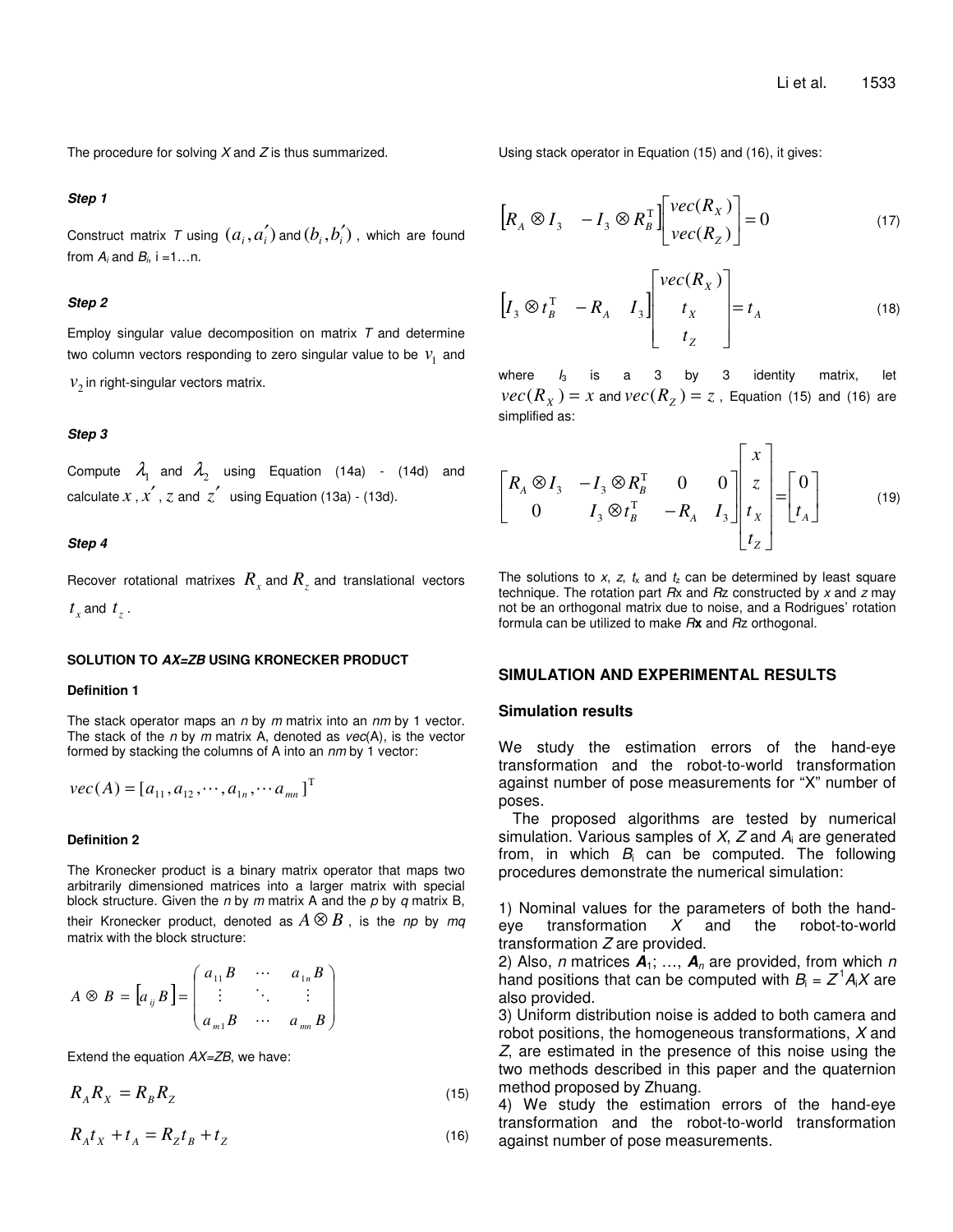

**Figure 1.** Errors against number of pose measurements. (a) Only matrix *A* has noise; (b) Only matrix *B* has noise; (c) Both *A* and *B* have noise.

The following conditions are simulated:

- 1) Only matrix *A* has noise.
- 2) Only matrix *B* has noise.
- 3) Both *A* and *B* have noise.

.

Since both rotations and translations may be represented as vectors, adding noise to a transformation consists of adding random numbers to each one of the vectors' components. Uniformly, distributed random noise processes for translation, U(-1, 1) mm, and for rotation, U(-0.5, 0.5) degrees, were added to the *Z-Y-Z* Euler angles and positions of  $A$  and  $B$ . Let  $\sigma_1$  denote the norm of the difference between the computed *X* and theoretical  $X$ ,  $\sigma$ <sub>2</sub> denote the norm of the difference between the computed Z and theoretical *Z*. The total error is defined as the sum of  $\sigma_1$  and  $\sigma_2$ .

Figure 1 shows the rotation and translation errors as a function of number of pose measurements with uniform noise added to the rotational part of the robot and camera positions. For each pose, the simulations are repeated 10 times and the average errors are obtained with the three aforementioned methods. Data were analyzed applying a

Monte Carlo simulation.

The results show that the use of the Kronecker product approach delivers more accurate solutions than dualquaternion method (as shown in Figure 1). Therefore, we can conclude that the methods proposed in this paper are more accurate than the linear quaternion method.

# **Experimental results**

In this Section, we report some experimental results obtained with MOTOMAN HP3 robot (Figure 2). The data set was obtained with 7 different positions of the handeye device with respect to a planar circular-marked calibrating object with 15 mm radius. The camera calibration was implemented by using Tsai method (Tsai, 1987) and the extrinsic parameter matrix B is obtained by Using some conclusion described in Zhang's research (Zhang, 2000).

Our tests compare the linear quaternion method with the two methods developed in this paper. Table 1 summarizes the results, where the second column shows the sum of squares of the absolute error in rotation and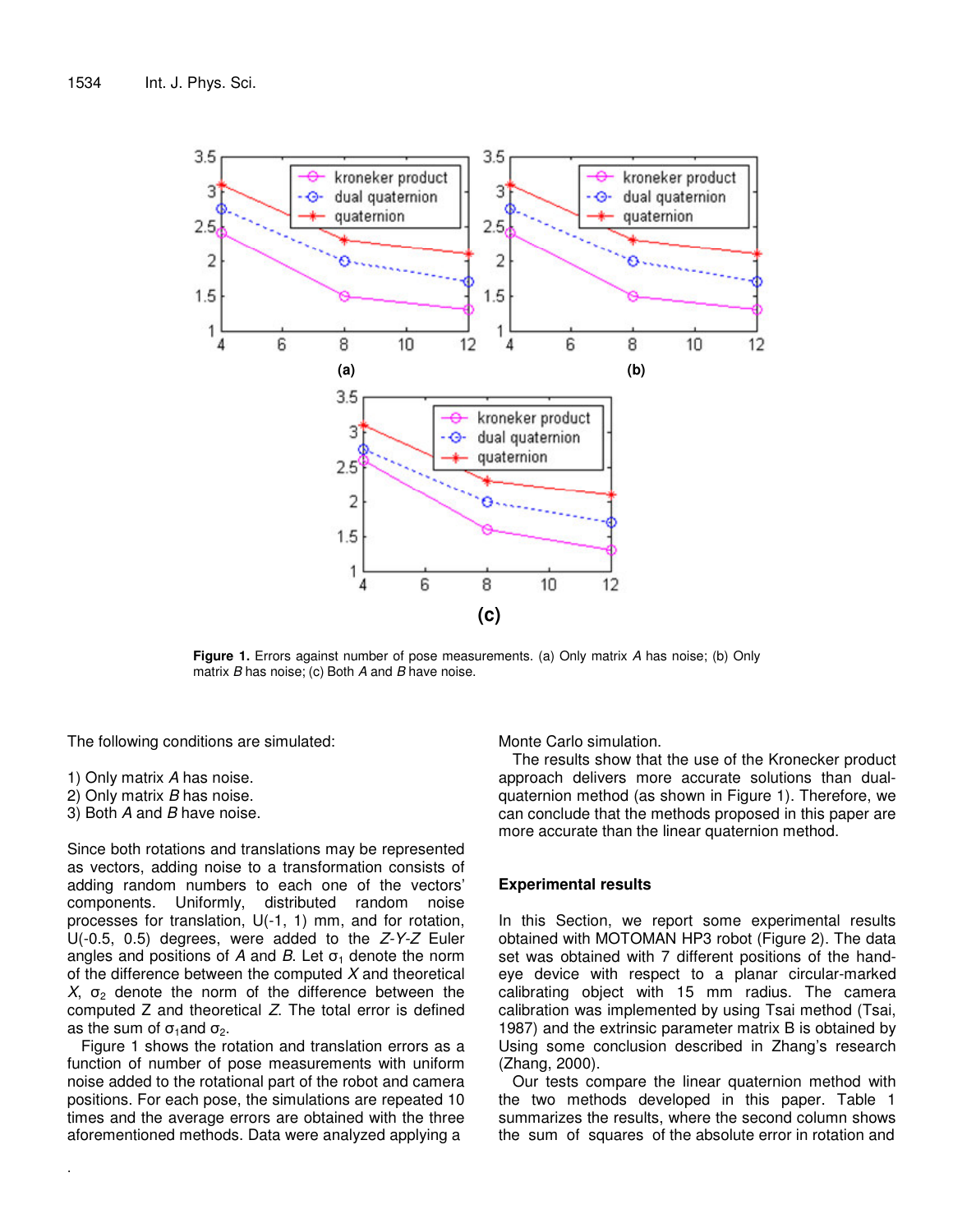

**Figure 2.** Hardware setup.

**Table 1.** The formulation AX = ZB USED with 7 different positions. These data were obtained using a HP3 robot.

| Quaternion method        | 3.131 |
|--------------------------|-------|
| Dual-quaternion method   | 3.147 |
| Kronecker product method | 2.933 |

translation:

$$
E = \sum \|A_i X - Z B_i\|^2
$$

The total error in the quaternion method is only slightly smaller than the error in the dual quaternion method. Importantly, the total error in the Kronecker product method is significantly smaller than the error in the quaternion and the dual quaternion method. These errors do not completely obey the simulation results, because the robot's kinematic chain is not perfectly calibrated and therefore, there are errors associated with the robot's translation parameters.

# **Conclusions**

.

In this paper, we addressed the problem of robot-to-world and hand-eye calibration by solving homogeneous transformation equations of the form *AX = ZB*. We developed two methods. One uses dual-quaternions to solve *AX = ZB*. This method can determine the rotational and translational parts of matrix *X* and *Z*, since dualquaternions can describe the rotation and translation in unified form. The other uses stack operator on sizes of *AX=ZB*, firstly and then Kronecker product is utilized for solving the linear equations. These two methods solve

simultaneously for two rotations and two translations and the propagation errors are eliminated significantly compared with to the linear quaternion methods.

In order to verify the performance of the proposed methods, we performed both simulations and real experiments with the MOTOMAN HP3 robot.

The simulation shows that the results obtained with the Kronecker product method are significantly more accurate than the dual quaternion method. This is due to the fact that the residual error is inevitable when solving the four nonlinear equations in the dual-quaternions. Remarkably, the results obtained with both the Kronecker product method and the dual quaternion methods are more accurate than those obtained with the quaternion method. The data from the real experiment on MOTOMAN HP3 robot mostly agree with the simulation. However, the differences between the simulation and the real experiment results do not obey the simulation results completely because there are errors associated with the robot's translation parameters.

The two methods proposed in this paper may be useful in solving other problems that can be formulated into homogeneous transformation equations of the form *AX = ZB*. The future work should focus on using the transformation chain *AX=ZB* in order to calibrate robot kinematic parameters, which could cause errors associated with the robot hand translation parameters described by matrix *A*.